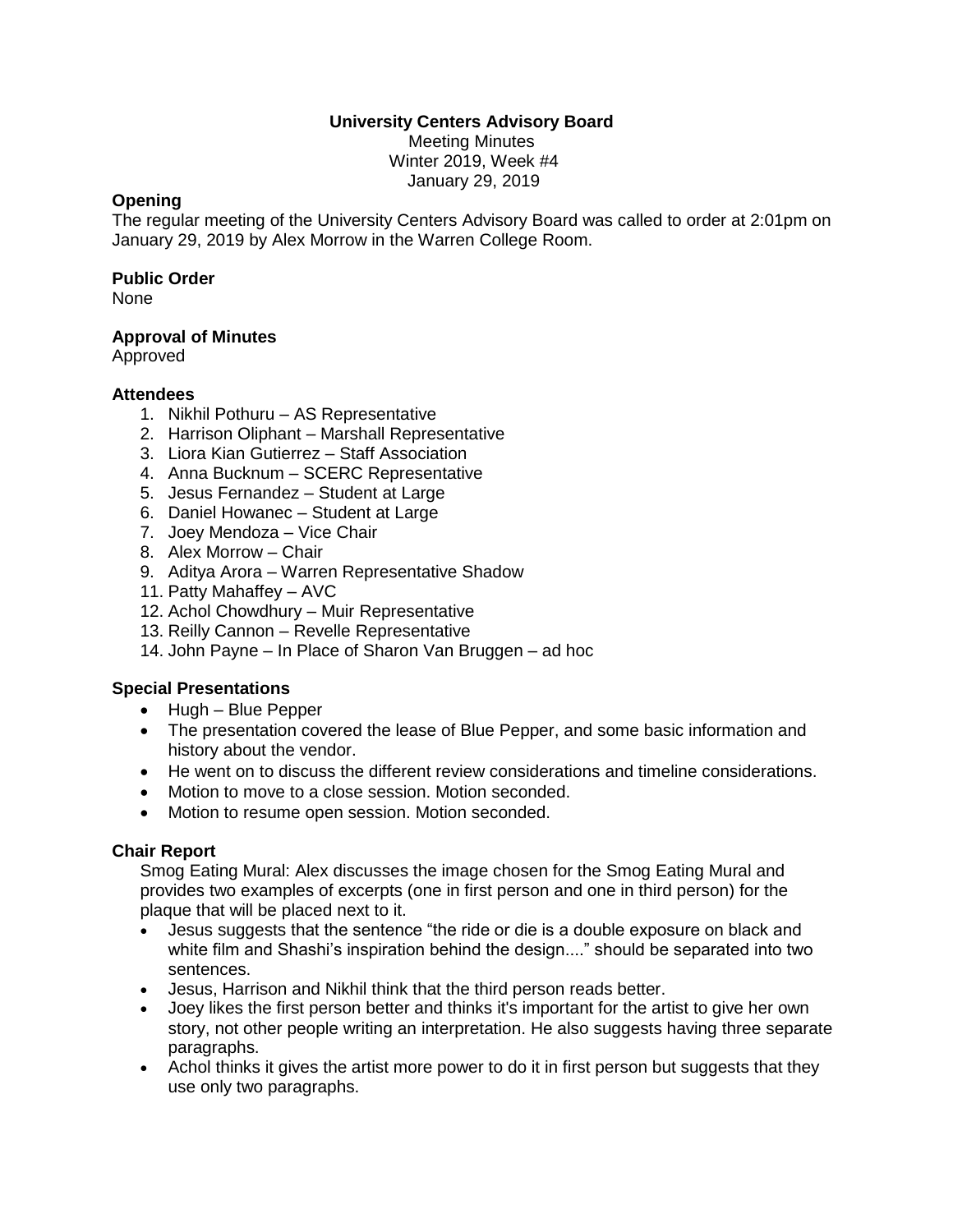- Daniel likes the concept of first person but thinks that third person reads better. If they allowed her another quote, it would also highlight her voice, while still reading better.
- Reilly says that third person is better, and first person doesn't say much well.
- Vote for perspective: first or third. First: 6. Third: 2.

Starbucks Scholarship

- 1-2 meetings the second and third week of Feb. Date and time TBD. One hour in meeting and possibly another to review applications. This is a 2-3 hour commitment over 2 week period.
- Joey says this is a good experience for networking.

### Retreat

• Alex reviewed the retreat for those who were not there.

Daniel asks if the Smog Eating Mural was public knowledge. Joey said it was a public contest.

### **Vice Chair Report**

• Joey provides information for the Tech Fee Subsidy portion of Old Business. Joey would like to table this discussion indefinitely, as he will just stick to the Tech Fee Subsidy Policy.

# **Director Report**

- John fills in for Sharon, as she is sick.
- Marketing team is starting an initiative called "adulting". If anyone has any suggestions, feel free to touch base with them.

#### **New Business**

• Tech Fee Subsidy: Cal-Animage Beta. Date: 2/10/2019. They meet 7 criteria. They are requesting \$477. Motion to allocate the full amount \$477. Motion seconded.

# **Old Business**

Cash Policy

- Jesus said that a lot of people don't mind that the vendor is cashless.
- Harrison had the opposite reaction from his constituents. They really wanted cash to be available. They were all interested in the potential Venmo option.
- Achol said that some people she asked didn't mind it so much, but others said that not everyone has a bank account. Once she took a poll, all voters said they would prefer both cash and card.
- Joey says that Pamela said that she was a strong advocate for cash being available. Joey states for himself that it is very important that there is clear signage at all access points that they don't take cash. This will stop more negative reactions.
- Daniel said that a lot of people were saying that they were unaware as to why the policy was implemented in the first place. They were a bit apprehensive when they heard that it was a financial decision. He thinks that the fact that food is prepared but still denied when cash is presented is a problem, and it should be stated clearly.
- John says this is a trend that is happening as well in a professional sports arena.
- Joey reminds us that this is a small business and if they bring cash back, this might directly affect the price of the food. We want accessibility, but we also want it to be approachable and affordable.
- Alex reminds that we can't force Seed and Sprout to take cash, but we can amend leases for the future. We can encourage them to put up a sign.